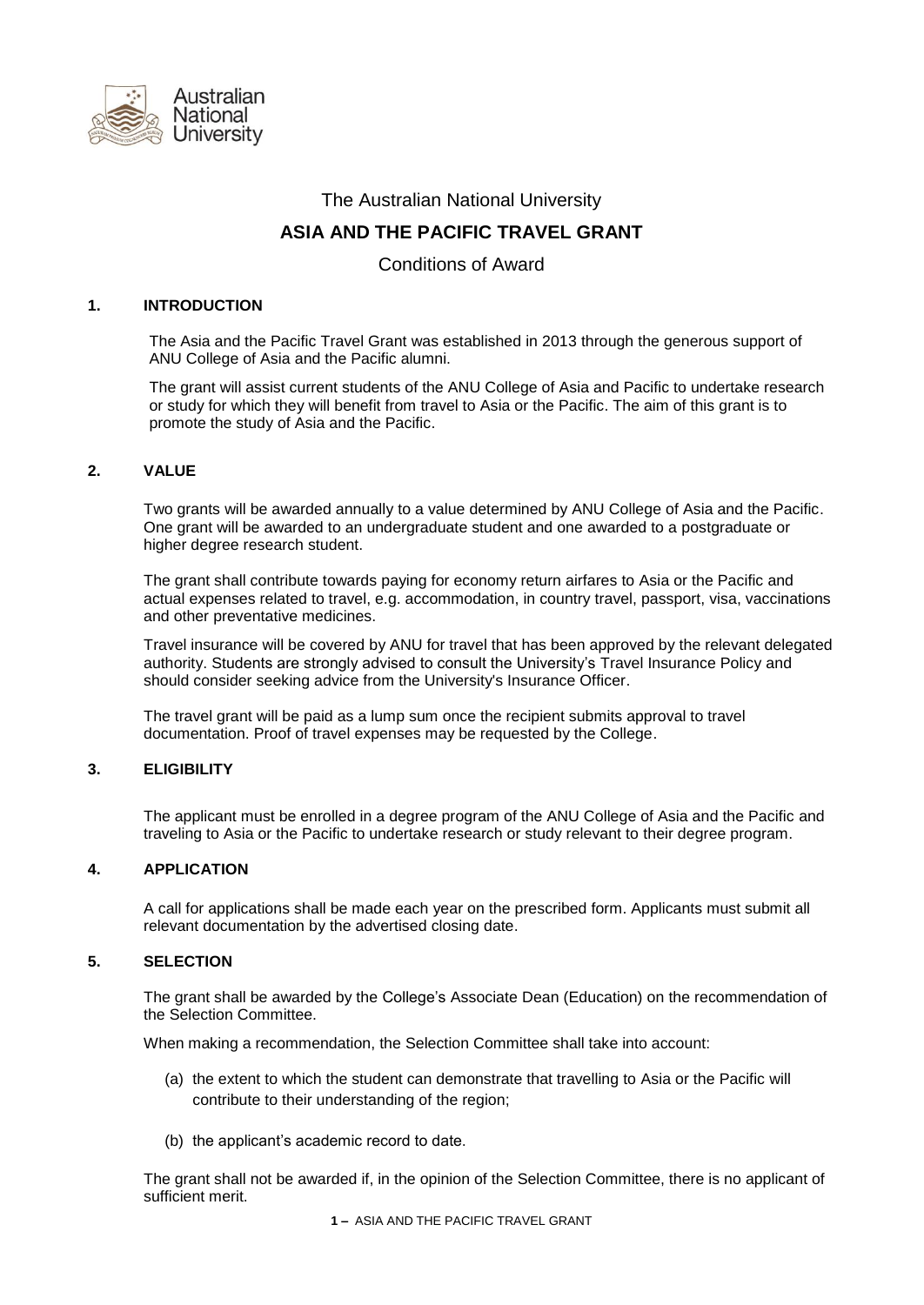

## **6. SELECTION COMMITTEE**

The Selection Committee shall be chaired by the Associate Dean (Education), ANU College of Asia and the Pacific (or nominee), and shall include three other members selected by the Associate Dean (Education).

## **7. CONCURRENT HOLDING OF GRANTS/SCHOLARSHIPS/AWARDS**

The Asia and the Pacific Travel Grant may be held concurrently with other scholarships, bursaries, grants and awards.

#### **8. TENURE**

The recipient must be enrolled and remain enrolled on a full-time or part-time basis in an undergraduate, graduate coursework or research program in the College of Asia and the Pacific at The Australian National University while the proposed travel is being undertaken.

The recipient may request permission from the College's Associate Dean (Education) to hold the grant whilst on approved academic program leave, to undertake the proposed travel.

The recipient must complete their proposed travel by December 31 in the year following the date of award.

### **9. REPORTING**

Upon completion of the study/research program and return to ANU, the grant recipient must provide a short report on the experience (500 to 1000 words).

### **10. ENROLMENT**

If the recipient fails to maintain their enrolment in the program, withdraws from the program or is not on approved academic program leave whilst undertaking the proposed research/study in Asia or the Pacific the grant may have to be surrendered.

## **11. TERMINATION**

The grant will terminate upon completion of the proposed travel.

The grant will terminate if the recipient does not adhere to Clause 8 (Tenure), or does not complete the proposed research/study in Asia or the Pacific. The recipient may have to repay all or some of the grant back to the University. This determination will be made by the College's Associate Dean (Education).

#### **12. PUBLICITY**

It is anticipated that recipients of the Asia and the Pacific Travel Grant may be requested to participate in publicity of the grant from time to time. Recipients may be contacted for an interview and photograph. The University may also publicise the grants by publishing the names of the recipients. Arrangements for such publicity will be made through the Marketing and Communications Office of the ANU College of Asia and the Pacific.

#### **13. TAXATION**

Grant recipients are responsible for seeking taxation advice regarding their own individual circumstances.